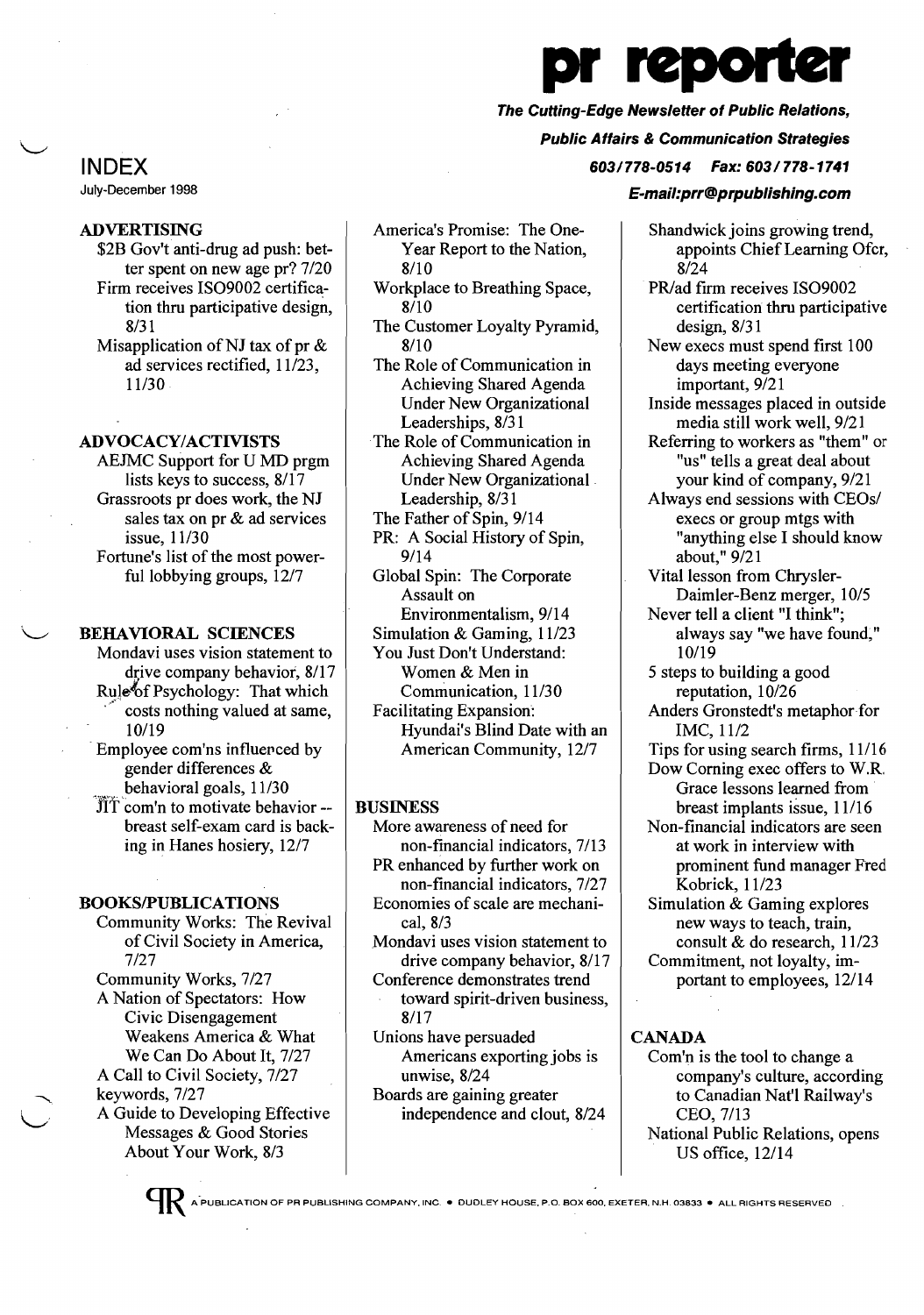#### CASE STUDIES

Canadian Nat'l Railways: Com'n is the tool to change a company's culture, 7/13 Mondavi uses vision statement to

drive company behavior, 8/17 Telecom Australia: Word-of-Mouth most powerful, if we know how to use it, 8/24

Rhone Poulenc: Superior community relations not beyond reach of entrepreneurial trial lawyers, 9/7

- Delgado Community College: New execs must spend first 100 days meeting everyone important,  $9/21$
- W.R. Grace: When Hollywood resurfaces water under the bridge, 11/2, 11/16
- American Electric Power: Employee com'ns is influenced by gender differences & behavioral goals, 11/30
- Hyundai: "Blind dates" with communities don't work; steady courtships do, 12/7, 12/14

#### COMMUNICATIONS

- Com'n is the tool to change a company's culture, 7/13 "Framing" guide spotlights how to get good stories told, 8/3 Survey finds interpersonal com'n most important mgmt skill, . 8/10
- Word-of-Mouth most powerful, if we know how to use it, 8/24
- Com'n -- maybe its OK we can't control it, 8/24
- Study provides support for com'n effectiveness in change process, 8/31
- Practitioners may best spend time helping craft messages about institution's vision, 8/31
- Com'ns math, 8/31 CEO or Leader is key communi-
- cator about vision, 9/14 Counsel your CEO that 3/4ths of his/her time must be as the
- frontline communicator, 9/21

Strategy for an era where few have time to read, 10/19

- Managing knowledge with com'n systems to overcome info overload, 10/26
- No-nonsense ways to improve your next speech,  $11/2$
- Anders Gronstedt's metaphor for IMC, 11/2
- Information literacy picks up where functional literacy ends, 11/23
- PR pros must be dialogue experts to influence change,  $11/23$
- Hyundai's "blind date" with com'ty improves; strategy changes cause improvement, 12/14
- Are online newsletters readable? Are they read? 12/21
- Are the people influenced by local tv news the right audience to reach? 12/21
- Letter to editor re: importance of personal relationships, damnation of voice-mail, 12/21
- Com'n skills are now the top personal quality sought by employers, 12/21

#### COMMUNITY RELATIONS

- Free market & democracy is not enough in fearful, changing world; what is pr's responsibility for a civil society? 7/27
- "Framing" guide spotlights how to get good stories told, 8/3
- Com'ty involvement is growing, 8/10
- Superior com'ty relations not beyond reach of entrepreneurial trial lawyers, 9/7
- When Hollywood resurfaces water under the bridge -- the W.R. Grace case,  $11/2$
- "Blind dates" with communities don't work; steady courtships do; the Hyundai case, 12/7, 12/14
- Boston College Ctr for Corp Com'ty Rels seeks to expose & open MBA students to the area of com'ty rels, 12/7

## July-December 1998

#### **COMPUTERS**

- Master of Exec Com'n Degree program is launched on web by Seton Hall, 7/27
- Hi-tech comes to fundraising; can seek grants on-line, 8/3
- Word-of-Mouth in the wired world,8/24
- Shoppers use Internet to access product info but wait to make purchase, 8/31
- Experience teaches powerpoint & similar tools are traps, 9/28
- Technology trap danger to implementing strategy for those without time to read, 10/19
- Managing knowledge with com'n systems to overcome info overload, 10/26
- PRSA Counselors Academy goes online, 11/23
- Bain PR revives Quandary online pr competition, 12/14
- Are online newsletters readable? Are they read? 12/21
- Letter to editor re: importance of personal relationships, damnation of voice-mail, 12/21

#### CONSUMER AFFAIRS/ CUSTOMER RELATIONS

- Author claims customer satisfaction doesn't build sales; customer loyalty pyramid, 8/10 Word-of-Mouth most powerful,
- 8/24
- Shoppers use Internet to access product info but wait to make purchase, 8/3 1
- Inside messages placed in outside media still work well, 9/21 Letter to editor re: importance of
- personal relationships, dam nation of voice-mail, 12/21

#### CRISIS MANAGEMENT/ COMMUNICATION

Relationship of framing &<br>issues/crisis mgmt, 7/13 Intrusive reporters can be controlled,  $9/14$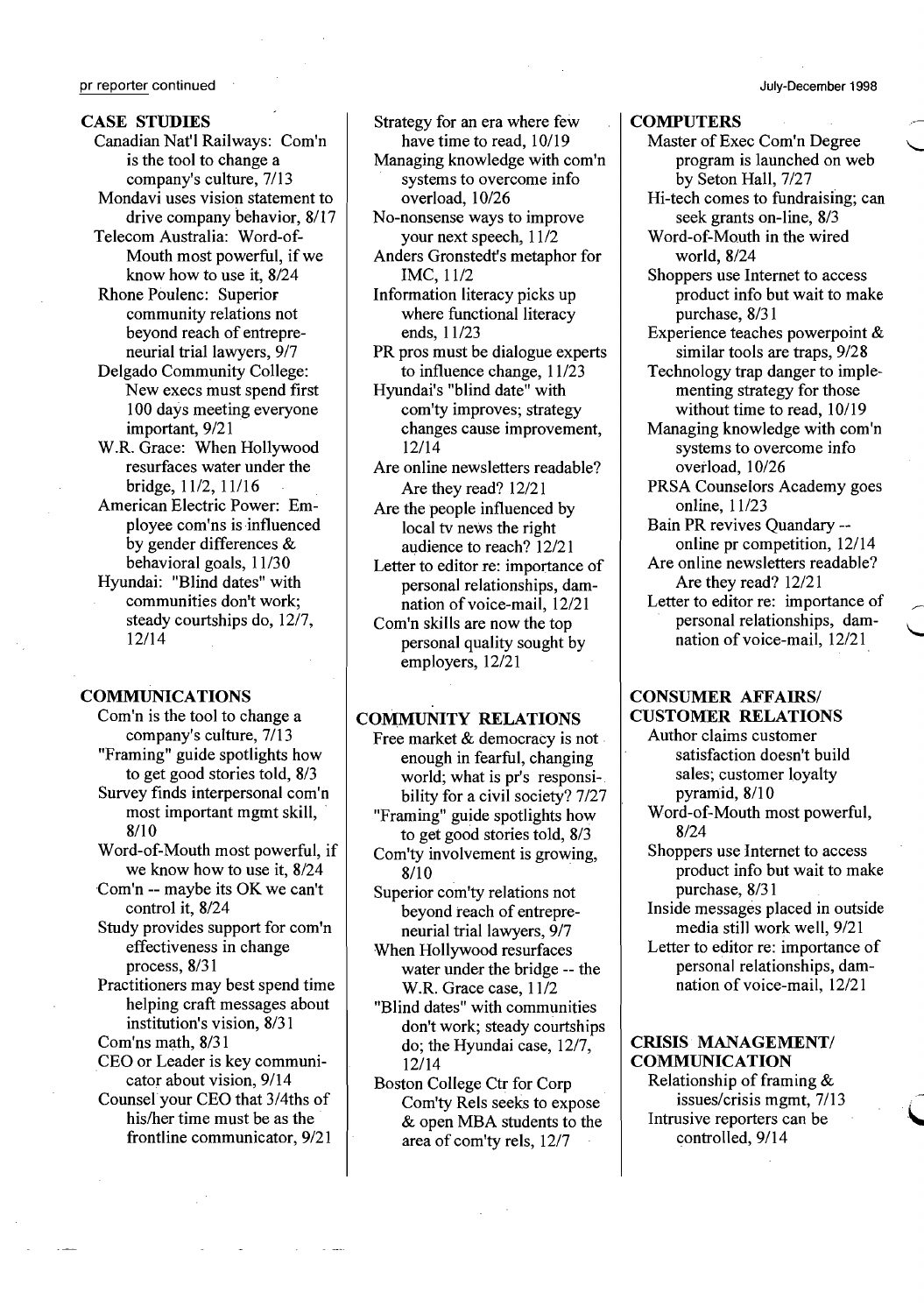- Risk com'n rules may need addition after Wal-Mart fracas, 10/19
- When Hollywood resurfaces water under the bridge -- the W.R. Grace case, 11/2, 11/16

#### **DEMOGRAPHICS**

Practitioners have stake in congressional census debate, 10/5

Best help in existence aid in targeting & supertargeting is the annual Statistical Abstract of the US, 12/14

#### **ECONOMICS**

Economies of scale are mechanical; dis-economies lie in realm of relationships & teamwork, 8/3

Nobel economics prize winner shows pr main factor, not data, 10/19

Non-financial indicators seen at work in interview with fund manager Fred Kobrick, 11/23

Financial markets "governed by the emotions of the people" admits Merrill Lynch, 12/7

#### EDUCATION

Master of Exec Com'n Degree program is launched on web by Seton Hall, 7/27

AEJMC Support for U MD prgm lists keys to success, 8/17

Study of univ. provides empirical support for comn's effectiveness in change process, 8/31

Edel-U reflects firm's commitment to training & development, 8/31

U MD controversy ends with pr sequence moving to Dep't of Com'n, 10/5

U MD pr sequence will now get its accreditation from PRSA's certification program, 11/30

Boston College Ctr for Corp Com'ty Rels exposes MBA students to com'ty rels, 12/7

#### EMPLOYEE RELATIONS

Applying biz mgmt practices to managing personal life, 8/10 Mondavi uses vision statement to drive company behavior, 8/17

Edel-U reflects firm's commitment to training & development, 8/31

How workers are referred to tells a great deal about your kind of company, 9/21

Employee com'ns is influenced by gender differences & behavioral goals, 11/30

If gender influences employee com'ns, what about women at work? 12/7

Commitment, not loyalty, important to employees, 12/14

#### ENVIRONMENT

W.R. Grace: When Hollywood resurfaces water under the bridge, 11/2

Hyundai: "Blind dates" with communities don't work; steady courtships do, 12/7

Paper & wood products mfr signs Sustainable Forestry Initiative, 12/14

#### **ETHICS**

Does professionalism translate to ethical practice? 9/7

"Spin" -- How did pr get stuck with this bum rap? 9/14

Lewinsky case verifies long-held dictum -- there's nothing wrong with lying if..., 9/21

In attempt to deal with client complain, no Jrs. at new firm, 11/30

#### FUNDRAISING

Hi-tech comes to fundraising; can seek grants on-line, 8/3

#### GENDER ISSUES Employee com'ns is influenced by gender differences & behavioral goals, 11/30

If gender influences employee com'ns, what about women at work? 12/7

#### GOVERNMENT

- \$2B Gov't anti-drug ad push: better spent on new age PR? 7/20
- US cabinet secretary begins each day with pr session, 7/27
- Practitioners have stake in congressional census debate, 10/5
- Monicagate reinforces disconnect between capitol & public, 10/5
- Why people don't trust gov't  $\&$ how this rubs off, 11/2

Fortune's list of the most powerful lobbying groups,  $12/7$ 

#### **GRAPHICS/PRINTING**

- Experience teaches powerpoint and similar tools are traps, 9/28
- Holiday card that by design forces recipients to know the sender, 12/14
- Are online newsletters readable? Are they read? 12/21

#### **HEALTHCARE**

PR skills essential for healthcare clinicians, 7/20

#### **HUMOR**

Bain PR revives Quandary online pr competition featuring humorous, make-believe pr disasters, 12/14

INTERNATIONAL PR Globalism inches toward U.S. pr in NYC/South African exchange, 11/30

#### ISSUE MANAGEMENT Relationship of framing &

issues/crisis mgmt, 7/13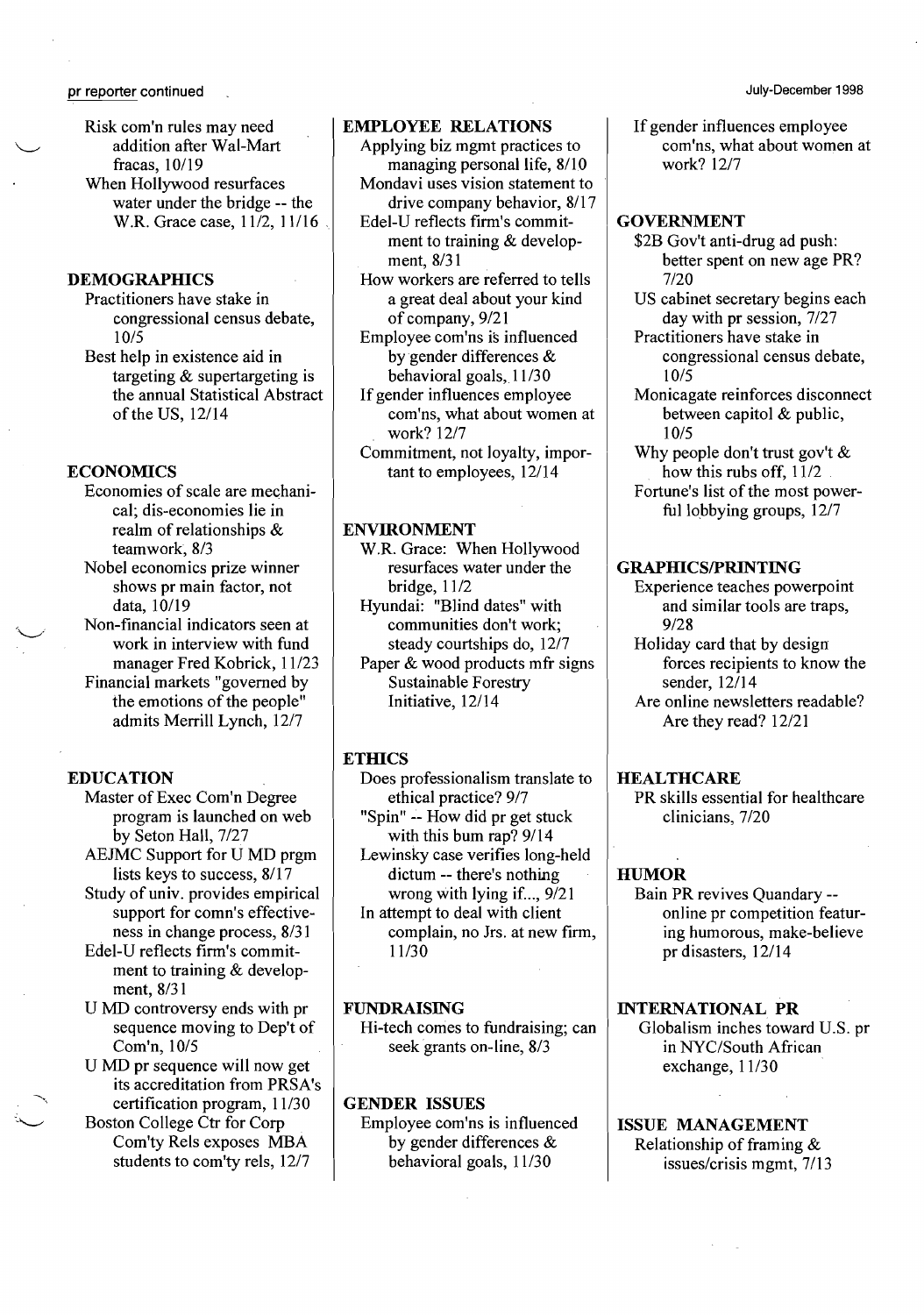Monicagate's pr lesson: have a fallout issues strategy, *9/28*  Grunig's paradigm: superb issue anticipation & planning tool, *lOIS* 

Managing knowledge key to innovation & creativity, begins *wi* issue anticipation, 10/26

#### JOURNALISM

Public Displeasure with national news media is clear, *7/20*  Having some journalistic skills can be helpful, reader responds to 5/4 prr, 8/31 Dick Weiner subs for respected NYTimes writer William Safire, 9/14

#### LANGUAGE

"Spin" -- How did pr get stuck with this bum rap? 9/14 Referring to workers as "them" or "us" tells a great deal about

your kind of company, *9/21*  Never tell a client "I think"; always say "we have found," 10/19

Australian tv "anchors" called "tv news readers," 10/19

PR pros must be dialogue experts to influence change, 11/23

If gender influences employee com'ns, what about women at work? 12/7

#### LAW

Superior com'ty rels not beyond reach of entrepreneurial trial lawyers, 9/7

Lewinsky case verifies long-held pr dictum -- there's nothing wrong with lying if..., *9/21*  Misapplication of NJ tax of pr/ad services settled, *11/23, 11/30* 

#### MANAGEMENT

Interpersonal com'n most important mgmt skill, 8/10 Applying biz mgmt practices to managing personal life, *8/10*  Boards are gaining greater

- independence & clout, 8/24 Shandwick joins growing trend, appoints chief learning ofcr, *8/24*
- Study: CEO or Leader is key communicator about vision, 9/14
- New execs must spend first 100 days meeting everyone important, *9/21*
- Employee com'ns is influenced by gender differences & behavioral goals; presenting this to team leader helps, 11/30 Commitment, not loyalty, impor-
- tant to employees, 12/14

#### MARKETING

Shoppers use Internet to access product info but wait to make purchase, *8/3* I

Survey finds blue is the color of the millennium, 9/7

Anders Gronstedt's metaphor for IMC,I1/2

Best help in existence aid in targeting & supertargeting is the annual Statistical Abstract of the US,  $12/14$ 

#### MEDIA: GENERAL

- Public Displeasure with national news media is clear, 7/20
- Is pr about one-way, get-themedia-on-your-side publicity? 9/7
- Sound bites on network news are down to 8 seconds, 9/14 Intrusive reporters can be
	- controlled, 9/14
- Inside messages placed in outside media still work well, *9/21*
- Are the people influenced by local tv news the right audience to reach? 12/21

#### OPINION LEADERS

Strategy for an era where few have time to read, 10/19 Are there any national or all-topic OLs anymore? 10/19

PRSA's Nat'l Issues Credibility<br>Index will explore credibility of OLs in driving issue decisions, 12/14

#### ORGANIZATION DEVELOPMENT

Com'n is the tool to change company culture, according to Canadian Nat'l Railways, *7/13* 

Conference shows trend toward spirit-driven business, 8/17 Study provides support for com'n effectiveness in change

process, *8/3*1 CEO or Leader is key communicator about vision, 9/14

#### PERSUASION

- \$2B Gov't anti-drug ad push: better spent on new age pr? 7/20
- "Blind dates" with communities don't work; steady courtships do; the Hyundai case, 12/7

#### PHILANTHROPY<sup>·</sup>

- Com'ty involvement is growing, *8/10*
- "Checkbook philanthropy" isn't
- enough, giving products/svcs & employee time' better than
- cash, 9/14 Teen poll tells how to get volun*teers,9/21*

Strategic philanthropy is more than giving \$\$ to good causes, 11/16

#### PRODUCTIVITY

Applying biz mgmt practices to managing personal life, *8/10*  Mondavi uses vision statement to drive company behavior, *8/17* 

PRSA<br>Universal accreditation gains new partners, *7/20*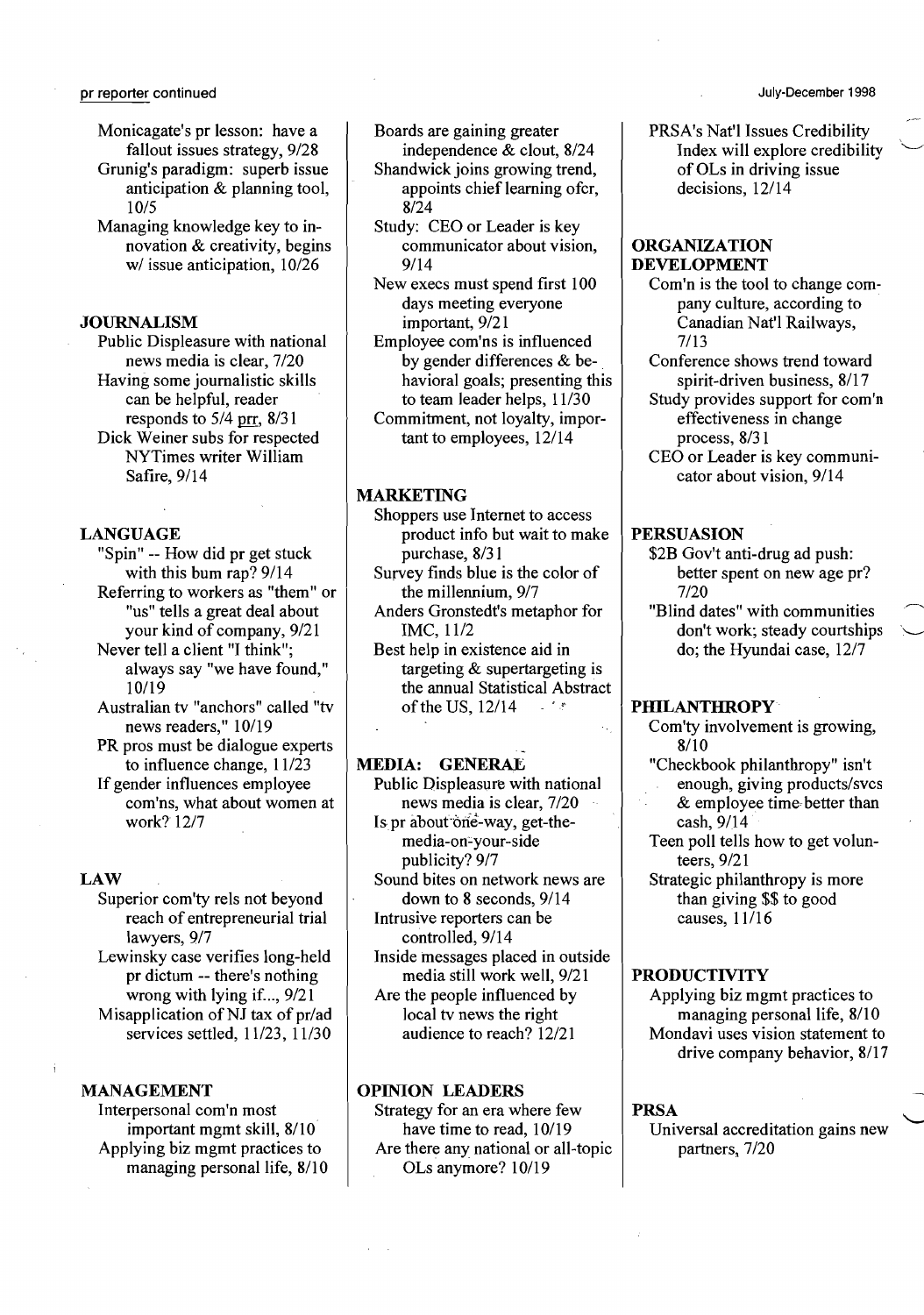Section changes name, refocuses mission to serve practitioners who support higher ed, 8/31

Preliminary findings of PRSA credibility index, 11/23

Counselors Academy goes online, 11/23

U MD pr sequence will now get its accreditation from PRSA's certification program, 11/30 Nat'l Issues Credibility Index to go beyond polls, 12/14

#### PUBLIC AFFAIRS

Project Vote Smart is a nonpartisan public affairs tool, 10/5 Latest compensation survey from Fdn for Public Affairs shows heads of corp pa depts avg salary from last year, 11/30

#### PUBLIC OPINION

Public displeasure with nat'l news media is clear, 7/20 Unions have persuaded

Americans exporting jobs is unwise, 8/24

- Proof of officialdom's loss of touch, 10/5
- Why people don't trust gov't  $\&$ how this rubs off, 11/2 Local tv news #1 news source for Americans? Depends, 12/21

#### PUBLIC RELATIONS: PROFESSION

- PR's responsibility for a civil society, 7/27
- PR enhanced by further work on non-financial indicators, 7/27
- Huge pr firms: dinosaurs or wave of future? 8/3
- "Framing" guide spotlights how to get good stories told, 8/3 Clashing trends make pr tough,
- but essential, 8/17 Firm receives IS09002 certifica-
- tion thru participative design, 8/31
- Does professionalism translate to ethical practice? 9/7

"Spin" -- How did pr get stuck with this bum rap? 9/14

- PRSA conference speakers agree: task now is to use knowledge mgmt, build relationships that earn trust, 10/26
- To get the next job, or the top job, know the search firms, 11/16
- Do men & women practice pr  $differently? -*finding from*$ prr's survey of the profession, 11/16
- Chance for pr to deal with debilitating info overload, 11/23
- Globalism inches toward U.S. pr in NYC/South African exchange, 11/30
- In attempt to deal with client complaint, no Jrs. at new firm, 11/30
- Burger: trust comes from speaking honestly & quietly; 4 ways to generate trust -- basic but often overlooked, 12/14

Survey finds NY-area pr pros believe pr doesn't have a good image, 12/21

#### **RESEARCH**

- Survey finds interpersonal com'n most important mgmt skill, 8/10
- Author claims customer satisfaction doesn't build sales; . customer loyalty pyramid, 8/10
- Unions have persuaded Americans exporting jobs is unwise, 8/24
- Study provides support for communication effectiveness in change process, 8/3 1
- The Role of Communication in .Achieving Shared Agenda Under New Organizational Leadership, 8/31
- Study: CEO or Leader is key communicator about vision, 9/14
- Giving products/svcs & employee time better than cash, 9/14
- Study: CEO or leader is key com municator about vision, 9/14
- Teen poll tells how.to get volunteers, 9/21
- Practitioners have stake in congressional census debate, 10/5
- Proof of officialdom's loss of touch, 10/5
- Grunig's paradigm: superb issue anticipation & planning tool, 10/5
- Simulation & Gaming explores new ways to teach, train, consult & do research, 11/23
- Latest compensation survey from Fdn for Public Affairs shows
- heads of corp pa depts avg salary up from last year, 11/30 PRSA's national issues credibility
- index will explore credibility of opinion leaders in driving issue decisions, 12/14
- Best help in existence aid in targeting & supertargeting is the annual Statistical Abstract of the US, 12/14
- Local tv news #1 news source for Americans? Depends, 12/21
- Are the people influenced by local tv news the right audience to reach? 12/21
- Survey finds NY-area pr pros believe pr doesn't have a
	- . good image, 12/21

#### SOCIAL ISSUES

- \$2B Gov't anti-drug ad push: better spent on new age PR? 7/20
- Free market & democracy is not enough in fearful, changing world; what is pr's responsibility for a civil society? 7/27

#### SURVEY OF THE PROFESSION:

- Part 1: Trends in the profession; Are practitioners strategists or tacticians? Face-to-face activities, 9/28
- Part 2: Salaries, benefits & work conditions, 10/12